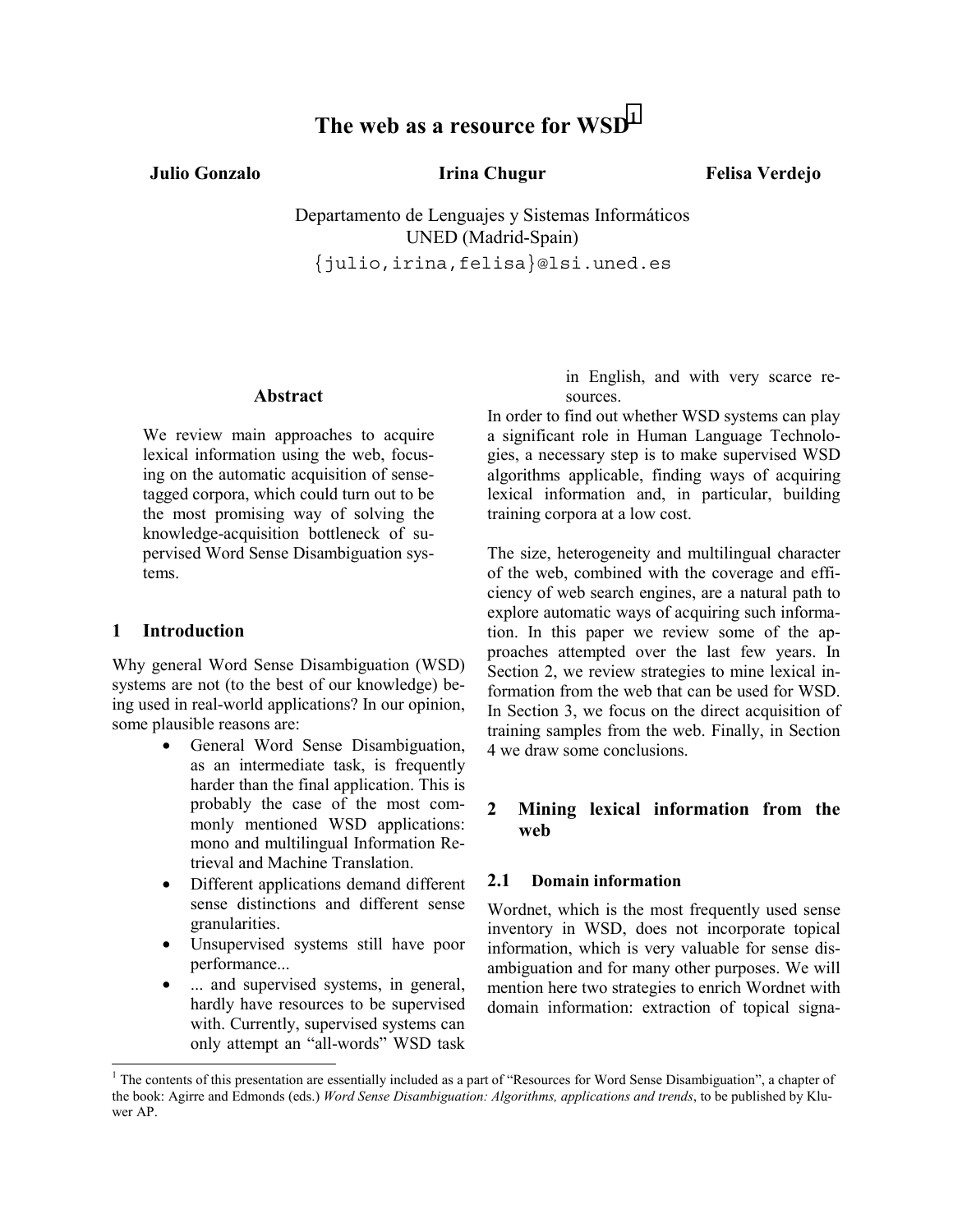tures, and association of Wordnet senses with web directories.

#### **Topic signatures**

In (Agirre et al. 00), the web is used to enrich wordnet senses with topical signatures. A topic signature is defined as a list of words which are topically related to the word sense, together with a measure of the strength of the association. An example of the authors is "waiter" as a person who waits vs. as a person who serves a table. In the first sense, the topic signature could be made of words such as *hospital, station, airport, cigarette*, etc. In the second sense, the list would rather include words such as *restaurant, menu, waitress, dinner*, etc.

Such topic signatures are built in two main steps: 1) using Altavista to retrieve sets of documents associated each word sense, and 2) using the documents to extract and weight the words that form the topic signatures for every sense:

In step one, a list of cuewords for each sense is extracted from wordnet (including synonyms, words in the gloss and words in related synsets). Then, for each sense a boolean query is formed to retrieve documents containing the original word, at least one of the cuewords of the intended sense, and none of the cuewords for the other senses of the word.

Then, in the second step, each word in the set of documents related to one word sense is assigned a weight that grows when the frequency of the word is higher than what would be expected from the contrast set made of the documents belonging to the other senses of the word. The words and their weights, in decreasing order of weight, form the topic signature for each word sense.

In this work, the topic signatures are used in a straightforward WSD approach (to test the utility of the information provided by the signatures) with encouraging results. They are also used to cluster wordnet senses (two close senses will have close topic signatures), which are in turn successfully incorporated to the WSD strategy based solely on topic signatures. The authors conclude that the quantitative evidence in favor of topic signatures is high, but a qualitative inspection of the data suggests that more filtering is needed to discard poor quality documents and some topical biases of the web (e.g. the topic signature for boy is too closely related to pornography issues). Unfortunately there has not yet been a large-scale application of these techniques to enrich the full wordnet (rather than a sample for evaluation purposes).

#### **Association of web directories to word senses**

In (Santamaría et al., 2003), Wordnet senses are automatically associated to web directories. Web directories, (such as Yahoo or ODP) are hierarchical thematic categories that organize the information in the web so that the information of interest to a user can be located not only *querying* (as in a search engine), but also *browsing* the contents of the web by iterative topic refinement. The most interesting feature of web directories, from the perspective of the web as a corpus, is that both the directories and the association of web pages to directories are manually constructed. Compared to the full web, then, directories should be a much cleaner and balanced source of information. The hypothesis of Santamaría is that one or more assignments of web directories to a word sense would be an enormously rich and compact source of topical information about the word sense, which includes both the hierarchy of associated subdirectories and the web pages beneath them.

The approach consists mainly of three stages:

First, a query is formed similarly to (Agirre et al. 00), using relevant cuewords extracted from Wordnet for every word sense, and using cuewords from the other senses as negative information.

The query is launched against ODP (www.odp.com) directories, and a set of directories (rather than documents) is retrieved.

Then the directories are compared with the word senses, assuming that a relevant directory (represented by the chain of parent directories that lead to it) will have some degree of overlapping with the word sense (represented by the chain of hypernyms of the associated synset in Wordnet). The authors apply a set of additional criteria and filters to end up with possible associations and an empirical confidence measure for each association.

The result of the algorithm is not only a set of (word sense, ODP directory) associations, but also 1) directories classified as hyponyms of a given sense, e.g. "integrated circuit" as a hyponym of "circuit" in the "electric circuit" sense; 2) potential sense clusters (from a topical point of view), when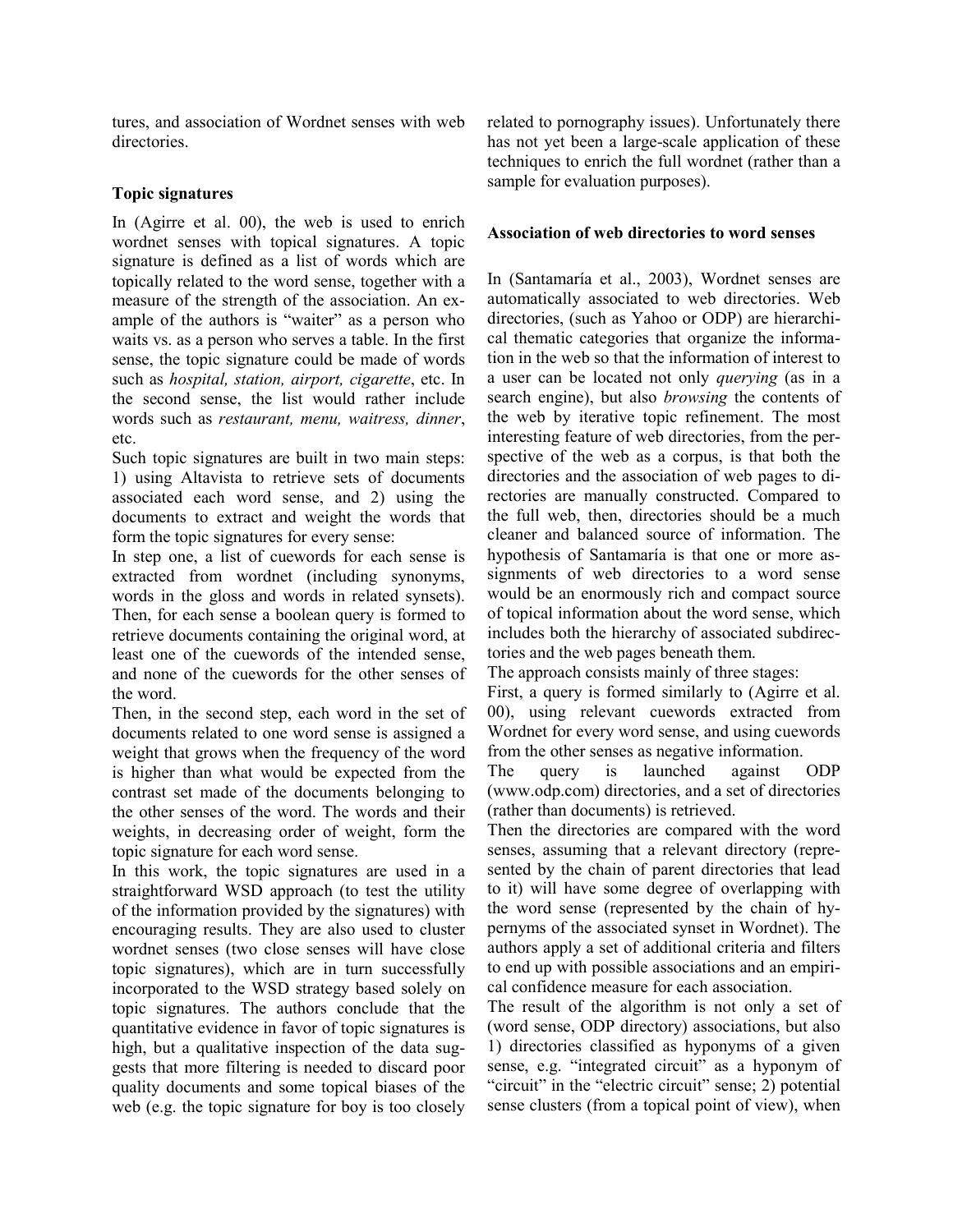a single directory is assigned to two or more senses of a word; and 3) discarded directories, which can be subsequently mined to discover potentially relevant senses which are not included in Wordnet but can be relevant in some domains (e.g. Java as a programming language, Tiger as the golfist or Oasis as the music band).

A direct application of the algorithm to all (single term) nouns in Wordnet gives highly accurate associations with a relatively low coverage (partly because not every noun in wordnet has domain specificity). But these associations can be inherited by words in the same synset, and possibly also by words in hyponym synsets, which should substantially increase the coverage. The results of this work can be downloaded in http://nlp.uned.es/ODP. The usefulness of sense/directory association has been tested in a sense-tagged corpora acquisition task, which is commented in Section 3.3.

## **2.2 Parallel Corpora**

Sometimes choosing a correct translation for a word in context can be easier than disambiguating its sense. This is often the case when there are enough translation statistics extracted from available parallel corpora. In such cases, translation information can be used to partially disambiguate the word, because only a subset of the possible senses can be translated with a given term (Gale, Church et al. 1992). Applying this criterion on several languages, the combined translation restrictions should fully disambiguate the word; otherwise, the remaining sense candidates are so close that no language lexicalizes the difference, hence probably they do not need to be distinguished for any practical application (Resnik & Yarowsky 99).

The problem with this approach is again the knowledge acquisition bottleneck: parallel corpora are scarce resources, specially when English is not one of the languages involved. And again, the web can be mined for parallel corpora, thus enabling Machine Translation technologies based on statistical translation for a much broader set of languages and domains.

Creating a parallel corpus out of the web usually involves three steps (Resnik & Smith 2002): a) locating domains, sites or pages that might have parallel translations; b) generation of candidate pairs from such data; and c) filtering candidate pairs with structural or content-based criteria.

Generation of candidate pairs can be done with relatively simple strategies: language identification, URL matching (e.g. substituting "esp" – spanish - with "eng" –english - in an existing URL and checking out whether the substituted URL also exists), comparison of document lengths, etc.

Filtering candidate pairs can be done mainly according to structural criteria (is the structure of both documents similar?) or content criteria (do they have a similar content?). Relevant approaches include:

PTMINER (Chen & Nie 2000) locates promising sites by querying for pages in a given language that contain links to pages in different languages. Once bilingual sites are located and crawled, filtering criteria include language identification, URL matching and length comparison, without structural or content comparison. An English-French corpus of around 100Mb per language, produced with these techniques, has been succesfully used to improve Cross-Language Information Retrieval (CLIR) systems by participants in the CLEF comparative evaluation of Multilingual Information Retrieval.

BITS (Ma and Liberman 1999) use bilingual dictionaries to compute a content-based similarity score between candidate pairs, with additional filters for document length, similarity of anchors (numbers, acronyms, etc), etc.

STRAND (Resnik 1999) uses structural filtering to compare language pairs, linearizing the HTML structure of both documents and aligning the resulting sequences. Four scalar values on the alignment characterize the quality of the alignment, and a Machine Learning process is used to optimize filtering according to these parameters, to obtain a precision of .97 and a recall of .83 over a set of English-French candidate pairs. In (Resnik & Smith 2002), STRAND is enhanced with contentbased similarity measures and applied over the Internet Archive (www.archive.org) to obtain an English-Arabic parallel corpus of more than 1M tokens per language, with a precision of .95 and a recall of .99 over the extracted candidate pairs. An interesting feature of STRAND, when combined with the Internet Archive, is that it solves legal distribution problems by listing the URLs rather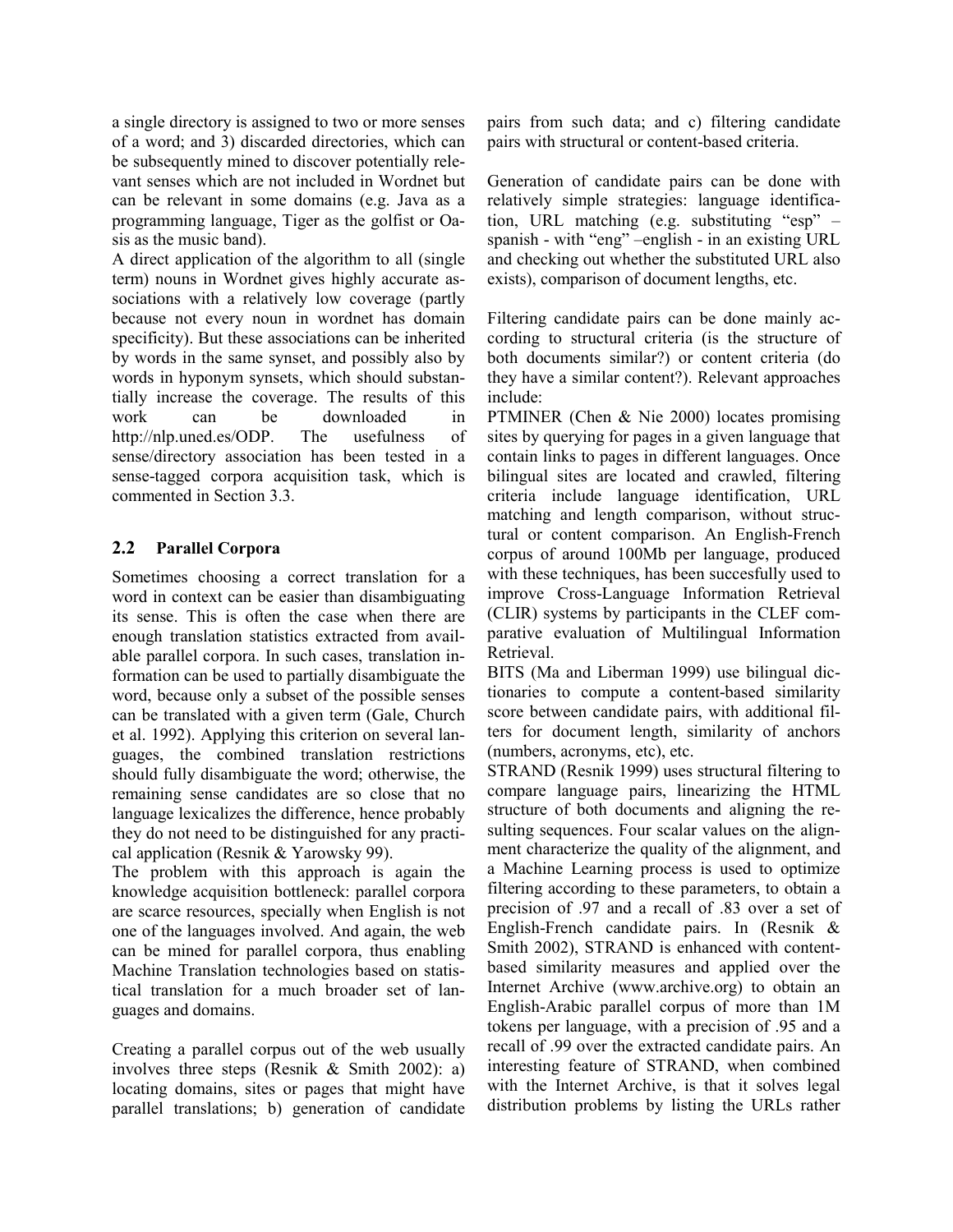than the documents themselves, and that URLs are stable as part of the Internet Archive. These issues are not commonly addressed in the literature of web mining for language resources.

Besides parallel corpora, the evidence about translation in context can also be obtained from comparable corpora or even from the web as a big, comprehensive multilingual corpus. (Grefenstette 1999) showed that multiword translation can be done accurately using the co-occurrence statistics of the candidate translation pairs for the original words in the multiword expression. For instance, "strong tea" is much more frequent in the web than "powerful tea" according to the statistics of querying Altavista. This principle has been fully exploited to align Spanish and English noun phrases using evidence from the CLEF document collection (Peters et al. 2002). The large scale bilingual alignment (over 1M different phrases in each language) has been succesfully applied to obtain indicative cross-language pseudo summaries (López-Ostenero et al 2002) and to assist query formulation and refinement (López-Ostenero et al. 2003) in interactive Cross-Language Information Retrieval experiments. The cross-language phrase mapping could also be used as evidence for WSD, and an extension to web extracted comparable corpora could be very useful to reach domain independence and a larger set of usable languages. Even without using the web, the CLEF test suite (Peters et al. 2002) already comprises a few gigabytes of comparable corpora in eight European languages (English, Spanish, German, Italian, French, Finnish, Swedish and Dutch): this is an enormously rich resource that has not yet been used for WSD purposes.

## **3 Automatic acquisition of sense-tagged corpora**

The most direct way of using the web to enhance WSD performance is the automatic acquisition of sense-tagged corpora from the web, as the fundamental resource to train supervised WSD algorithms. Although this kind of strategy is far from being commonplace in the WSD literature, there has already been a number of different and potentially useful strategies to achieve this goal, which we review here.

#### **3.1 Acquisition by direct web searching.**

In (Leacock et al. 1998), the monosemous lexical relatives of a word sense provide a key for finding training sentences in a corpus. For instance, looking for "business suit" as a monosemous hyponym of "suit" can give us training sentences for the adequate sense of suit. In (Mihalcea and Moldovan 99) this idea is extended to a) query the full web and b) using other useful cuewords in WordNet. Mihalcea and Moldovan use four ranked procedures to search the web for instances of a word sense: first, monosemous synonyms are tried; then, defining phrases; in case of failure, a boolean query is made with synonyms (grouped with AND operators) and words from the defining phrases (using the NEAR operator). Finally, synonyms and words from the defining phrases are grouped with the AND operator. The method is shown to be highly productive (an average of 670 examples per word sense in the sample chosen for evaluation)

and precise (91% of the examples acquired were

correct). With such good results, why the use of the web to extract sense-tagged corpora did not immediately became a mainstream approach? In (Agirre and Martínez 2000), the authors replicated the same strategy to build a sense-tagged corpora and used the results to train a WSD system that was tested against a subset of Semcor. The results were disappointing: only a few words get better than random results. Agirre and Martínez concluded that the examples, being themselves correct, could provide sistematically misleading features, and that the unbalanced number of examples (all word senses have basically the same number of training instances) could also mislead the algorithm. In our opinion, another problem of direct querying of the web to get training samples is that we will only capture a fraction of the relevant examples, the ones that co-occur with terms related to the word sense via WordNet relations. This set of examples may not be even a significant fraction of the uses of the word sense.

## **3.2 Bootstrapping.**

In (Mihalcea 2002), the method described in the previous section is enriched with a bootstrapping approach inspired in (Yarowsky 95), where a few tagged samples are used to train a decision list, which is then employed to tag new instances. In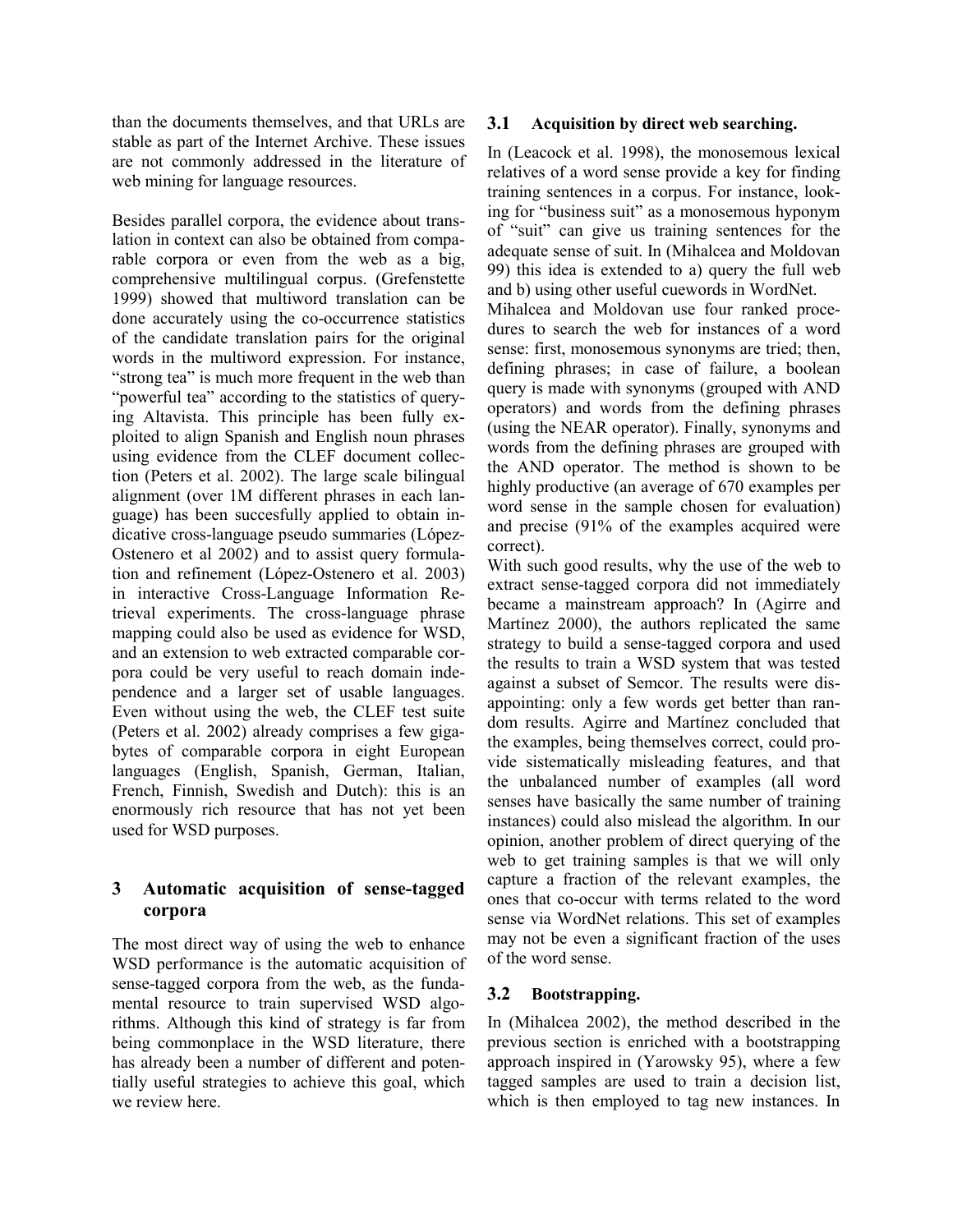this paper, Mihalcea creates a set of seeds extracted from Semcor, WordNet and a more restricted version of (Mihalcea and Moldovan 1999). Then, the web is searched using queries formed with the seed expressions. Finally, the words surrounding the seed expressions are disambiguated using the algorithm in (Mihalcea and Moldovan, 2000), which in turn serve as new seed expressions for a new bootstrapping iteration. The sense-tagged corpus generated with this approach was tested in the Senseval 2 WSD task, with excellent results: the system performed the best both in the English *lexical sample* and *all words* tasks, and a good part of the success is due to the web acquired corpora. For instance, in the all-words task, the first sense heuristic gives 63.9% precision; if only Semcor and WordNet are used for training, the result is 65.1% (+ 1.2 absolute improvement). The same algorithm, trained with the web-based corpus, achieves 69.3% precision (+ 5.4 absolute improvement).

#### **3.3 Acquisition via web directories.**

The (word sense, web directory) associations obtained in (Santamaría et al. 2003) can be trivially applied to obtain sense-tagged corpora, extracting the occurrences of the word in the web pages associated to the web directory or in the manually built description of the pages under the directory. Comparing to the strategies described above, the use of directories has, a priori, at least three advantages: 1) catalogued web pages are a cleaner source of information than the full web; 2) as the algorithm retrieves directories rather than documents, the occurrences of the word in the documents associated to the directory do not necessarily co-occur with the seed words used in the web search, permitting a larger variety of training samples; 3) web directories can be distributed without copyright problems, and they are more stable in time than individual web pages. The counterpart of the method is that it can only be applied to word senses which can be related to topical domains, which is not the case for every word sense in WordNet.

In (Santamaría et al. 2003), a preliminary experiment is conducted using the nouns in the Senseval 2 test suite, and only the examples found in the pages that describe the web categories (rather than following the links to the web pages listed under the category). The experiment showed that when the number of training instances is similar, the examples acquired automatically work as well as the manual examples provided in Senseval 2 for training purposes. Again the problem is coverage: with this restrictive approach, the overall number of training instances is substantially lower than the original Senseval 2 training material.

#### **3.4 Web-based cooperative annotation.**

Finally, an alternative that uses the web but does not acquire sense-tagged corpora automatically is the *Open Mind Word Expert*, in which a web site collects sense annotations made by web users (Chklovski and Mihalcea 2002). The system has an active learning component, which uses current annotations to train a WSD system, and selects the harder examples as the next examples to be offered to the users of the system. The system has some "game-like" features to engage users, including a "Hall of Fame" for the most active contributors. At the time of writing this review, the Open Mind Word Expert has already collected over 70,000 human-annotated instances, which is roughly the same amount of Semcor instances for polysemous nouns.

# **4 Conclusion**

The work that we have briefly reviewed here indicates, in our opinion, that the web can succesfully be used as a source of information to acquire semantic information, in general, and training examples in particular. We believe that much more attention should be given to this topic in the near future, as one of the primary ways of scaling WSD technologies to fit application needs.

# **References**

- Agirre, E., Ansa, O., Hovy, E. and Martínez, D. Enriching very large ontologies using the WWW. In Proc. of the Ontology Learning Workshop, ECAI, Berlin, Germany, 2000.
- Agirre E. and D. Martínez (2000). Exploring automatic word sense disambiguation with decision lists and the Web. *Proceedings of the Semantic Annotation And Intelligent Annotation workshop organized by COLING* Luxembourg.
- Agirre E. and D. Martínez (2001a). Decision Lists for English and Basque. Proceedings of the